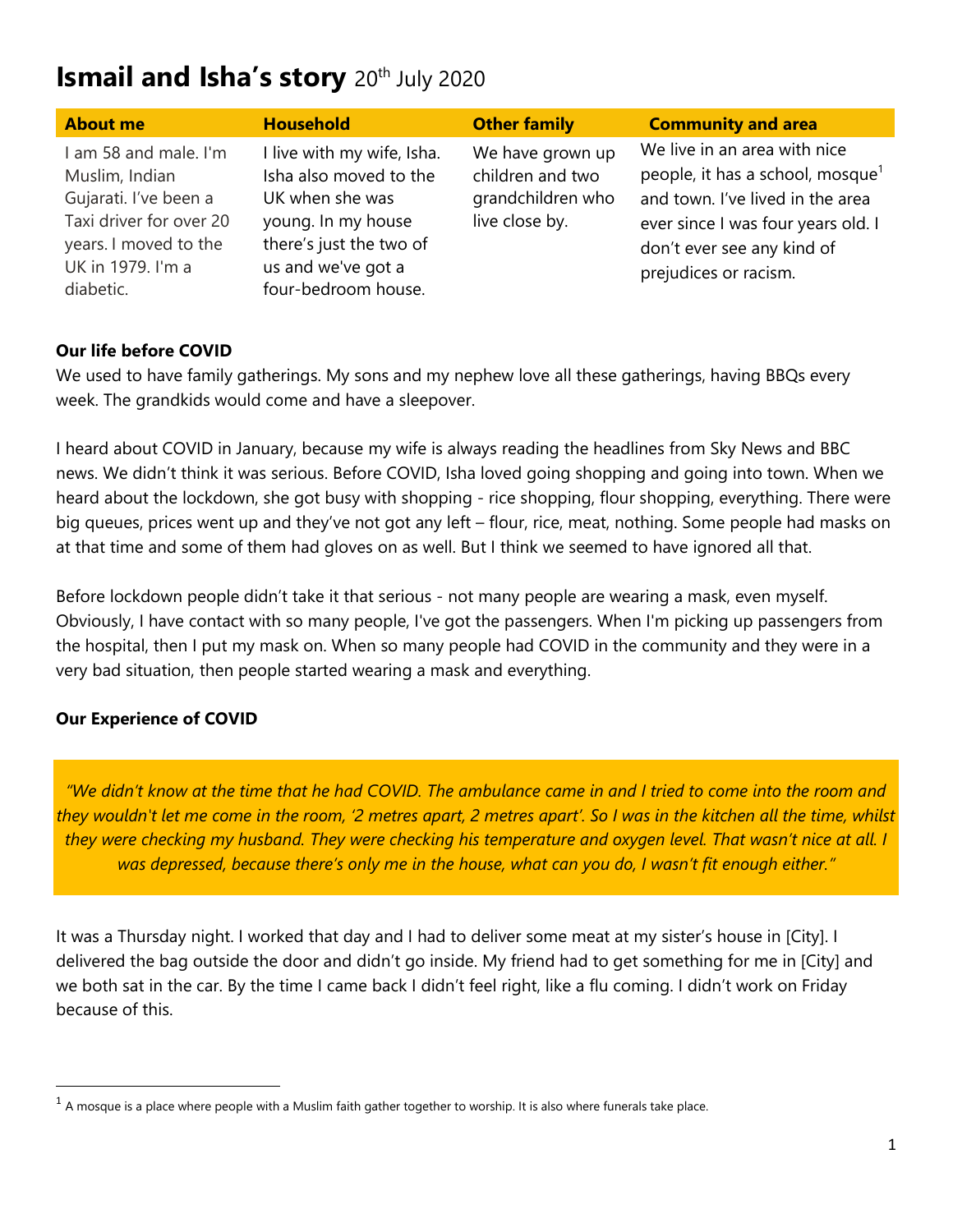My wife also had flu symptoms, but we didn't think it was COVID as majority of people get the flu every year. Some might get it for a couple of days, some get it seriously like pneumonia. My wife got symptoms the very first day of the lockdown after last minute shopping. She had a body ache, temperature, headache, couldn't eat, but after a week she got better. I asked if I should sleep in a separate room, but she thought it was only a bit of flu.

When I got it, I went in a separate bedroom. I had a fever and symptoms for 12 days before Isha called NHS 111. We thought it would go down today or tomorrow, but my temperature wouldn't go down. We didn't bother ringing our GP. My nephew is a doctor, so we used to ring him every day. We have a GP in the family as well, she used to ring and say 'how's uncle doing?'.

My wife kept giving me paracetamols, but I couldn't sleep or eat. We thought that was normal until my son said otherwise - he works for NHS 111 at the call center at night, so he knows what he's doing. He came home and checked my temperature and oxygen levels. A family doctor said to call the ambulance and it came within ten minutes, all in PPE. They took me into hospital, as I had breathing problems. The whole street was watching - that's when you know you've got good neighbours though.

The doctors and nurses were very good. They took me in a separate room and checked my oxygen, temperature and everything. I took a paracetamol before the ambulance arrived, so I felt a bit better. I was moved to an assessment ward for another day. They took me for a blood test and moved me to another ward. At 12 o'clock at night, the nurse came in saying they were moving me to a COVID ward. I was the youngest person on the ward. There were four people in the ward, I think all over 70.

They gave me antibiotics and after two days I felt better. I couldn't eat, but body wise I was feeling a bit better. I could go to the toilet myself and walk around the ward. They kept me three more days in the COVID ward, but then I wanted to go home. The Asian doctor kept me in another day, so I was in hospital for five days and it took more than two weeks to get better.

My wife had it first and then me and my friends, so I don't know who was the carrier. One of my friends called the ambulance as well and they took him to A&E, but sent him back home. After two weeks you can tell his breathing is still not right. Another friend did not have breathing difficulty, but he's very weak.

## **Our life after COVID**

When I came back from the hospital I stayed in another room. My son would not let us see his kids for over a month. They used to get our shopping and put it outside because we both were not fit enough to cook. They were quite helpful. People go away from me now, they don't want to shake hands or anything. If I'm in their position I might think the same thing.

I've recovered fully now. During Eid<sup>2</sup> we all stayed home. But other places like restaurants look back to normal now. In the community, mosques<sup>1</sup> are back to normal with regulations. My wife is saving up for a holiday, but I would say no because when you go on holiday you need an atmosphere, you don't need to be putting on a

 $^2$  Eid is an important event, which are celebrated by people with a Muslim faith. Eid al-Fitr marks the end of the fasting month. Eid al-Adha (acknowledging prophet Ibrahim's willingness to sacrifice his son.